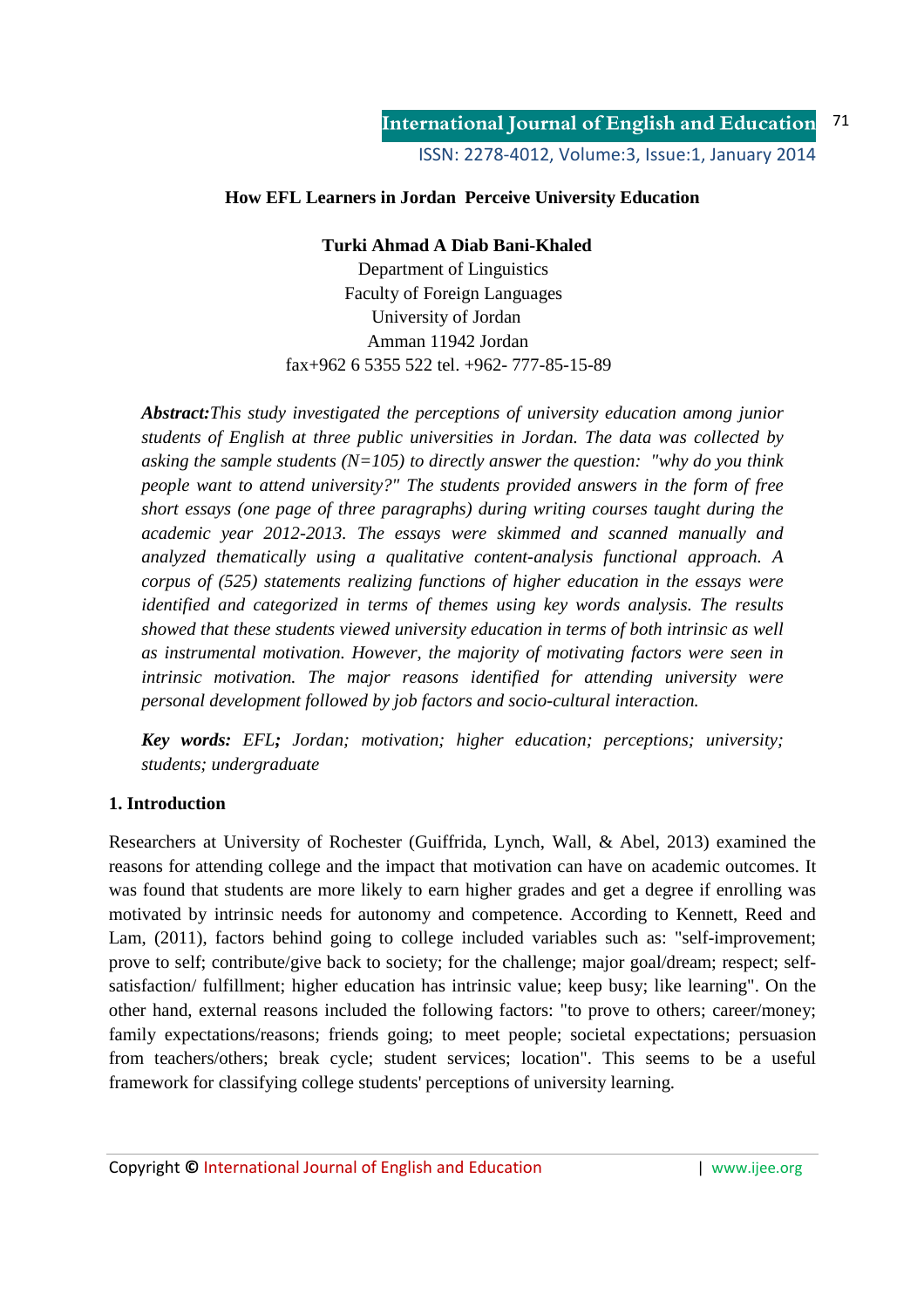#### ISSN: 2278-4012, Volume:3, Issue:1, January 2014

 Studies such as Abraham & Jacobs (1990), Freeman (1999) and Sevier (1992) suggest that students may be "persuaded to enroll in a particular college because their parents or other family members attended the same school. They may even be encouraged to attend a particular institution because the family wants the student to achieve at a higher level than they did." This phenomenon can also be observed in Jordan where the family plays an essential part in any decision relating to college learning and choosing a major. Coˆte´ and Levine (1997) distinguished five types of goals that motivate students to attend college. These are: Obtaining a good job, success, and financial rewards (career); Developing oneself personally or intellectually (personal); Helping others or improving the world (humanitarian); Meeting the expectations of others (expectation driven); Avoiding other less desirable options (default). In addition, they pointed out that reasons based on career goals or personal development in the first year of college positively predicted self-management and self motivation skills two years later, and attending college for lack of other alternatives (i.e., by default) negatively predicted selfmotivation. Furthermore, personal and humanitarian reasons for college were positive predictors of grade point average three years later, and default motivation was a negative predictor of grades. Attending a university that has an excellent reputation for a specific academic program such as engineering or business will assist them in achieving their goal (Canale et al., 1996; Sevier, 1992). Students also see academic reputation as leading to more job opportunities for them (Freeman, 1999).

 In a very recent study, Kennett, Reed, and Stuart (2013) examined the question how the reasons students attend university explain academic resourcefulness. A sample of (481) undergraduate students completed scales assessing general and academic resourcefulness, academic self-efficacy, explanatory style, university adaptation, and reasons for attending university. Students were also asked questions concerning retention, and expected and past grade performance. The results showed that students attending university for more internal reasons and less so to please others and to delay responsibilities uniquely contributed to higher levels of academic resourcefulness.

 At the Warner School of Education at the University of Rochester (Guiffrida, Lynch, Wall, & Abel 2013) found that student motivation for attending college is related to educational success. Their study tracked the connection between student motivation for attending college and also the academic outcomes of (2,500) university students attending two different organizations; the twoyear community college and a four-year liberal arts college; in the northeast. Students completed a web-based survey, which included supplying information about their skills, their GPAs as well as intentions to persist, and scales evaluating the three parts of intrinsic motivation. The team confirmed that college students who attend college to satisfy needs regarding autonomy and proficiency, two core aspects of intrinsic motivation, tended to have higher grades as well as intentions to persist.

 Kfouri et al. (2013) analyzed women's motivation to become dentists in Brazil. They discussed the reasons that lead women to choose dentistry as a profession in Brazil and the impact of feminization on the current and future profile of the profession. The authors' review of the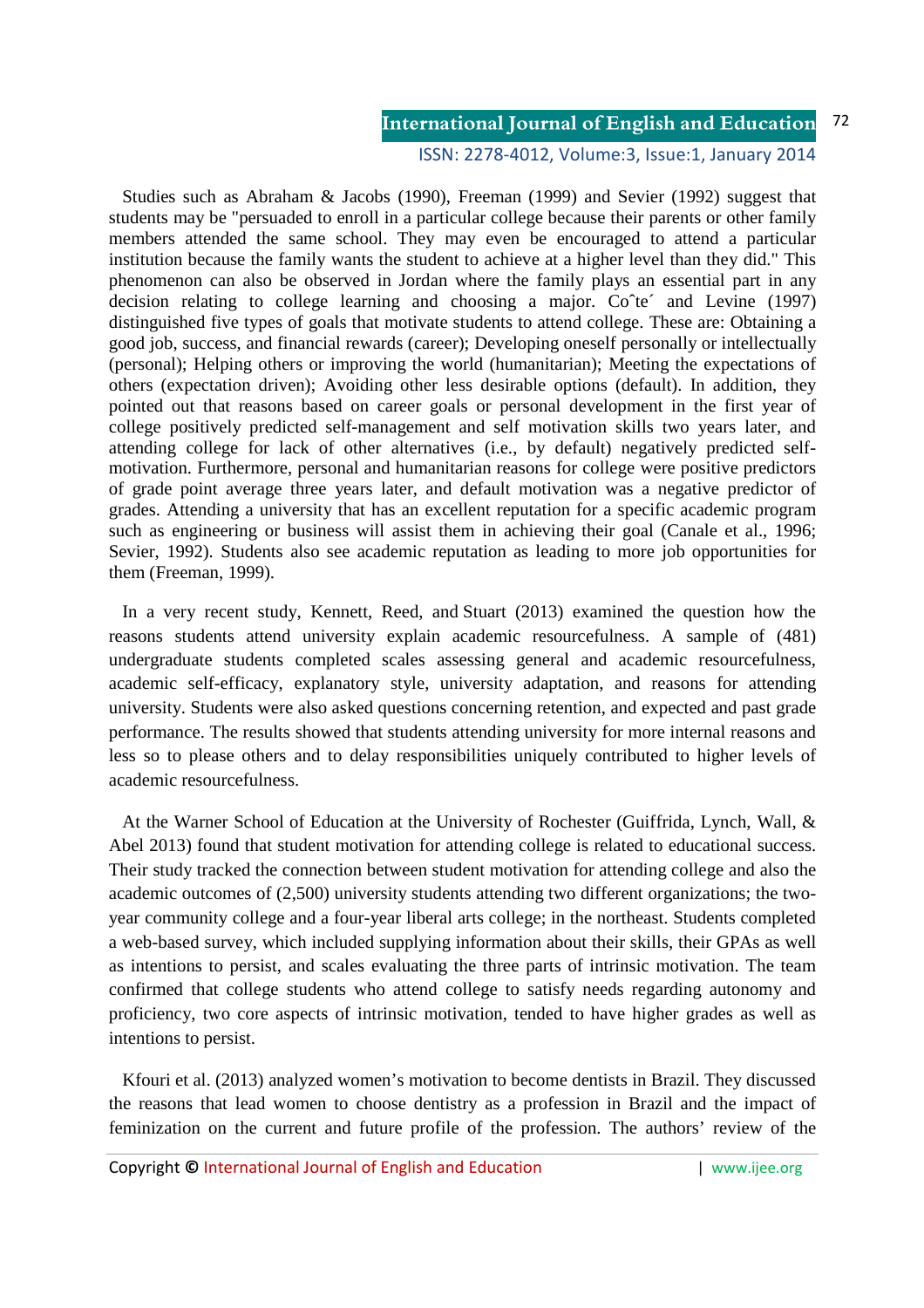relevant literature published between 2000 and 2011, primarily in Brazil, suggests that whereas men have tended to choose dentistry as a good business opportunity, women have tended to base their decision on relations with other people and the flexibility of practicing the profession. The conclusion suggests that characteristics often associated with women can affect the dental profession in Brazil by introducing greater concern with the promotion of health and other people's well-being in contrast to traditional dentistry based on curative procedures.

 Students' reasons for choosing dentistry as a profession have not been well documented, especially in developing countries. Therefore, Banabilh (2013) investigated career decisions of undergraduate dental students at the University of Science and Technology, Yemen. A total of (300) out of (500) responses were recorded for this study, a response rate of (60) percent. An questionnaire was administered to dental students at UST, and a chi-square test was used for statistical analysis of the data. The results showed that students chose dentistry as a career for the following reasons: economic (easy to find jobs, 44.7 percent); vocational (I like to treat people to improve their health, 39.0 percent); personal (my family dentist's encouragement, 37.3 percent); and professional (I can work in many fields, 33.0 percent). When group and item scores were compared between genders, statistically significant differences were only found for vocational reasons ( $p<0.05$ ). In conclusion, the reasons Yemeni dental students chose dentistry as a profession were primarily economic, then vocational.

 Mariño et al. (2012) reported on career decisions of Australian oral health profession students. This study collected and analyzed recent information regarding the socio-demographic profile and career decisions of (829) Australian oral health profession students and the reasons for their career choice. Data were collected during the 2009–10 academic year via a web-based survey. Most of the students said they had selected their course in high school (66.8 percent) and were most influenced in their career choice by self-motivation (85.3 percent) and caring for and helping other people (86.6 percent). The majority of the respondents reported wishing to work in a city (51.5 percent), practicing general dentistry (31.8 percent) in either the public or private sector (40.2 percent each).

 According to Kennett, Reed and Lam, (2011), several decades of research have been spent, for example, linking students' goal orientations with their learning behavior and grades (e.g., Cury, Elliot, Da Fonseca, & Moller, 2006; Deci & Ryan; 2000; Elliot & Dweck, 1988; Elliot & Harackiewicz, 1996; Murayma & Elliot, 2009; Phan, 2009). Reporting their own research, Kennett, Reed and Lam, (2011) have found that individual students have both internal and external reasons for attending university and the pattern of reasons do have an impact on success. They asked undergraduate students to list all of their reasons for attending university and to indicate those most important. Overall, students reported more than five and most listed both internal and external reasons. Highly endorsed internal reasons included self-improvement, achieving life goals, whereas highly endorsed external reasons pertained to career and family.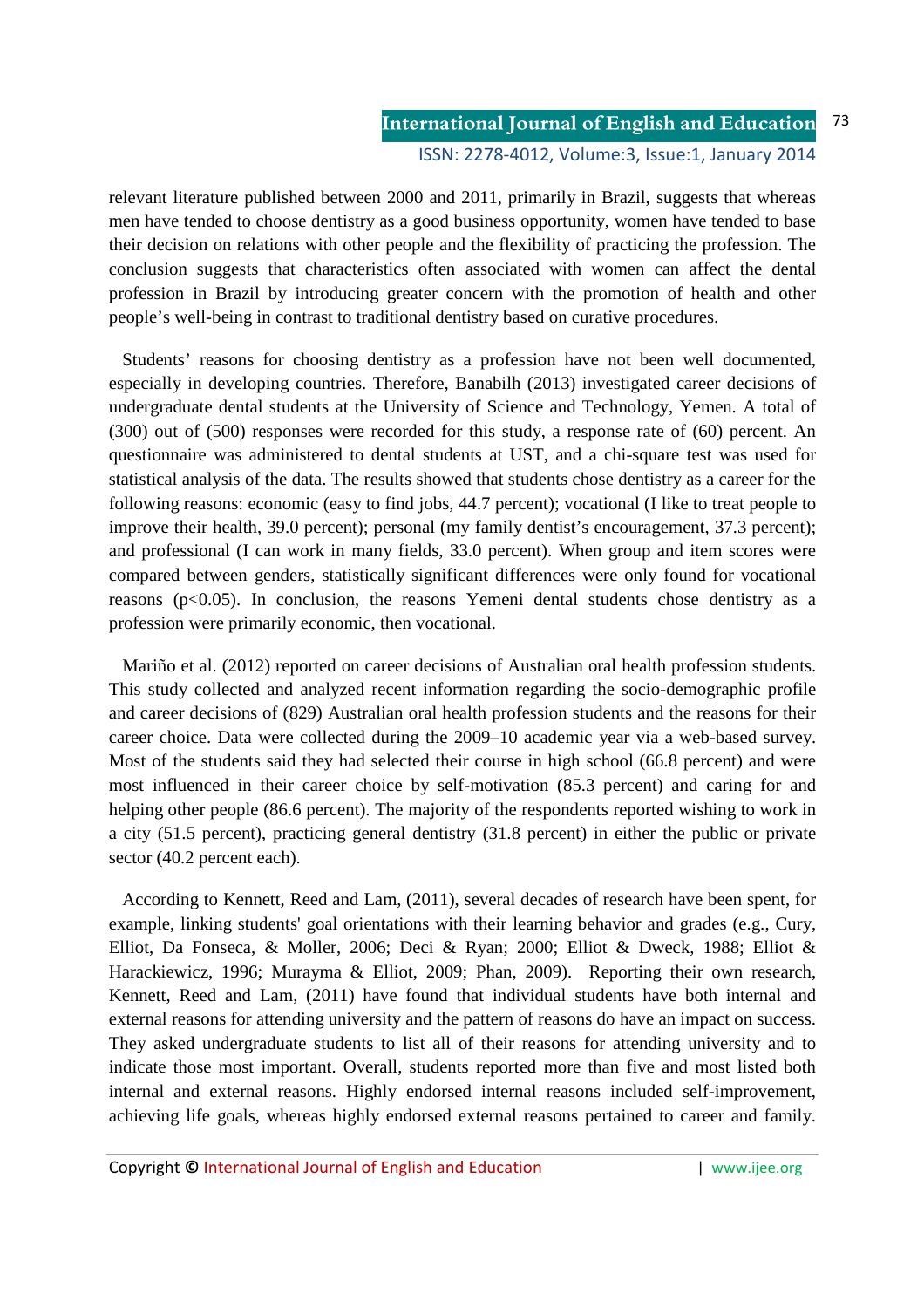Upper-year students listed more reasons for attending and tended to list reasons pertaining to self-improvement/satisfaction and societal contributions. Many first year students attended to prove to others they could earn a degree.

 On the assumption that students' orientation to higher education may affect their academic decisions, expectations, and performance, Xu (2011) examined students' perceptions of university education comparing China with USA. The results revealed insights of the culture and systems' impact on students' perceptions of higher education. Citing the research, Xu mentions that there are two generalized types of educational orientation among students: a learningoriented type and a grade-oriented type (Alexitch & Page, 1996; Katchadurian & Boli, 1985). The former focus primarily on values such as harmony, personal growth, the process of learning and intellectual competence, and this type of student espouses intrinsic values. The gradeoriented student primarily focuses on concerns such as grades, status, competition, and recognition, and they are more interested in extrinsic values (Alexith, 1994; Rich, 1990, Stark, Bentley & Lowther, 1991). Xu also provides further evidence from the literature where researchers have reportedly found that "learning-oriented students reported the highest grades, and also showed the greatest degree of satisfaction with their university experience (Alexith, 1994)".

 It can be assumed that a reliable identification of motivational factors would usefully inform pedagogical interventions. According to a study by Savage, Birch and Noussi (2011) "students who are more intrinsically motivated may benefit from less prescriptive assignments which offer more freedom to choose from "formative" assessment topics in which they have a greater personal interest. Those who are more extrinsically motivated, where the final "summative" grade is thought of as the most important, may be less influenced by pedagogical styles". Savage, Birch and Noussi (2011) investigated the motivation of engineering students in higher education. They examined motivational factors affecting higher education students in the Faculty of Technology at the University of Portsmouth. (422) students completed the questionnaire. Of the (24) students invited to attend the interviews, (11) attended. The study came with different results. The questionnaire responses indicated that students operate both intrinsically and extrinsically. The semi-structured interviews, however, found little evidence of the former, with most students indicating that they operate extrinsically. Savage, Birch and Noussi (2011) also reviewed previous research (Rebolledo-Medez et al., 2006; Turner and Patrick, 2004) and emphasized the importance of increasing a student's intrinsic motivation as they study at university. They also cited other studies which found a positive correlation between actively developing a motivating environment and student performance, Rebolledo-Medez et al., 2006; Turner and Patrick, 2004; Vansteenkiste et al., 2004).

 Yi-Yin, (2011) aimed to understand older adults' motivation to learn in higher education. The methodology of this study was a qualitative study with an in-depth interview for collecting the data. The researcher interviewed three adults over (60) years old who are studying in a university campus with a semi-structured, open-response interview guide. The study found older adults learners in higher education are motivated by a desire for knowledge, a desire for stimulation, a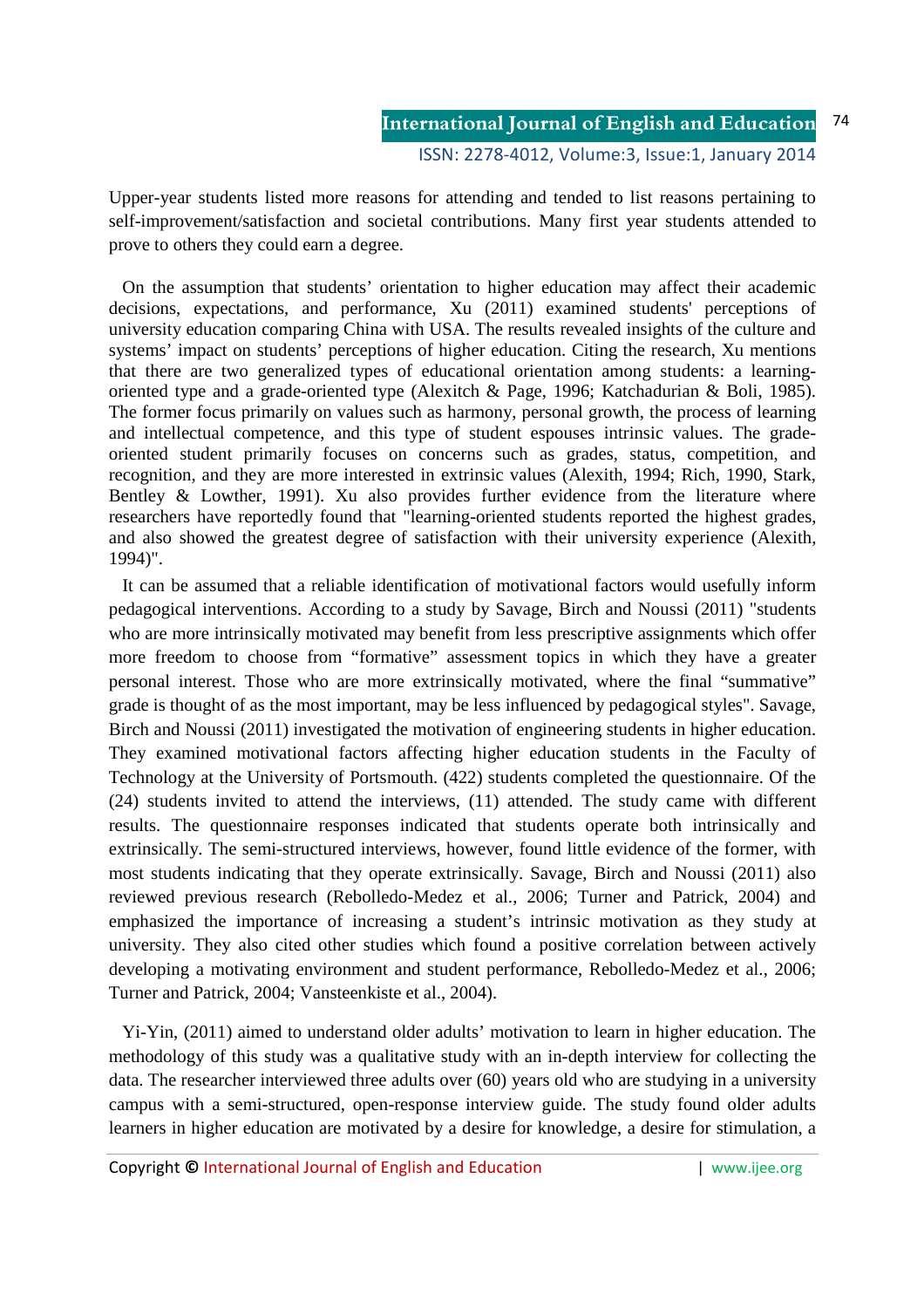desire for self-fulfillment, a desire for 'generativity', and learning as a transition. This study also found that older adult learners in higher education face some barriers that influence their leaning such demographic barriers e.g., as memory decline, lack of time; attitude barriers, specifically ageism by older adults themselves or by others. There were also structural barriers such as required course load and inflexible course schedules.

 From a methodological point of view, Kennett D. Reed, M. and D. Lam (2011) stressed the importance of directly asking students their reasons for attending higher education. They asked undergraduate students to list all of their reasons for attending university and to indicate those most important. Participants were (69) first year and (63) upper year undergraduate students attending a multicultural/urban university in Toronto, Ontario, Canada. Most of the sample was comprised of females (87%), with ages ranging from 17 to 48 years and on average being 20.86 years. Overall, students reported more than five and most listed both internal and external reasons. Internal reasons included self-improvement, achieving life goals, whereas external reasons pertained to career and family. Upper-year students listed more reasons for attending and tended to list reasons pertaining to self improvement/ satisfaction and societal contributions. Many first year students attended to prove to others they could earn a degree. They argued that complexity of reasons the students listed may help to explain outcomes such as GPA, retention and satisfaction.

Relationships between academic motivation and personality among college students were examined by Clark and Schroth (2010). They involved (451) first-year college students in the study. Multiple regressions compared three types of intrinsic motivation, three types of extrinsic motivation and five personality factors. The results indicated that those who were intrinsically motivated to attend college tended to be extroverted, agreeable, conscientious, and open to new experiences. Those who were extrinsically motivated tended to be extroverted, agreeable, conscientious, and neurotic. Those who lacked motivation tended to be disagreeable and careless. These results suggest that students with different personality characteristics have different reasons for pursuing college degrees and different academic priorities.

 Pisarik (2009) reported on motivational orientation and burnout among undergraduate college students. This study examined the relationships among motivational orientations based on selfdetermination theory (Ryan & Deci, 2000b) and burnout among undergraduate college students. A sample of (191) university students was administered the Academic Motivation Scale (Vallerand et al., 1992) and the Maslach Burnout Inventory-Student Survey (Schaufeli, Martinez, Pinto, Salanova & Bakker, 2002). The results showed that intrinsic motivation to attend college was associated with lower levels of burnout, while 'amotivation and external regulation' were associated with higher levels of burnout.

 Coy-Ogan (2009) analyzed perceived factors influencing the pursuit of higher education among first-generation college students. They examined the perceived differences among salient

Copyright **©** International Journal of English and Education | www.ijee.org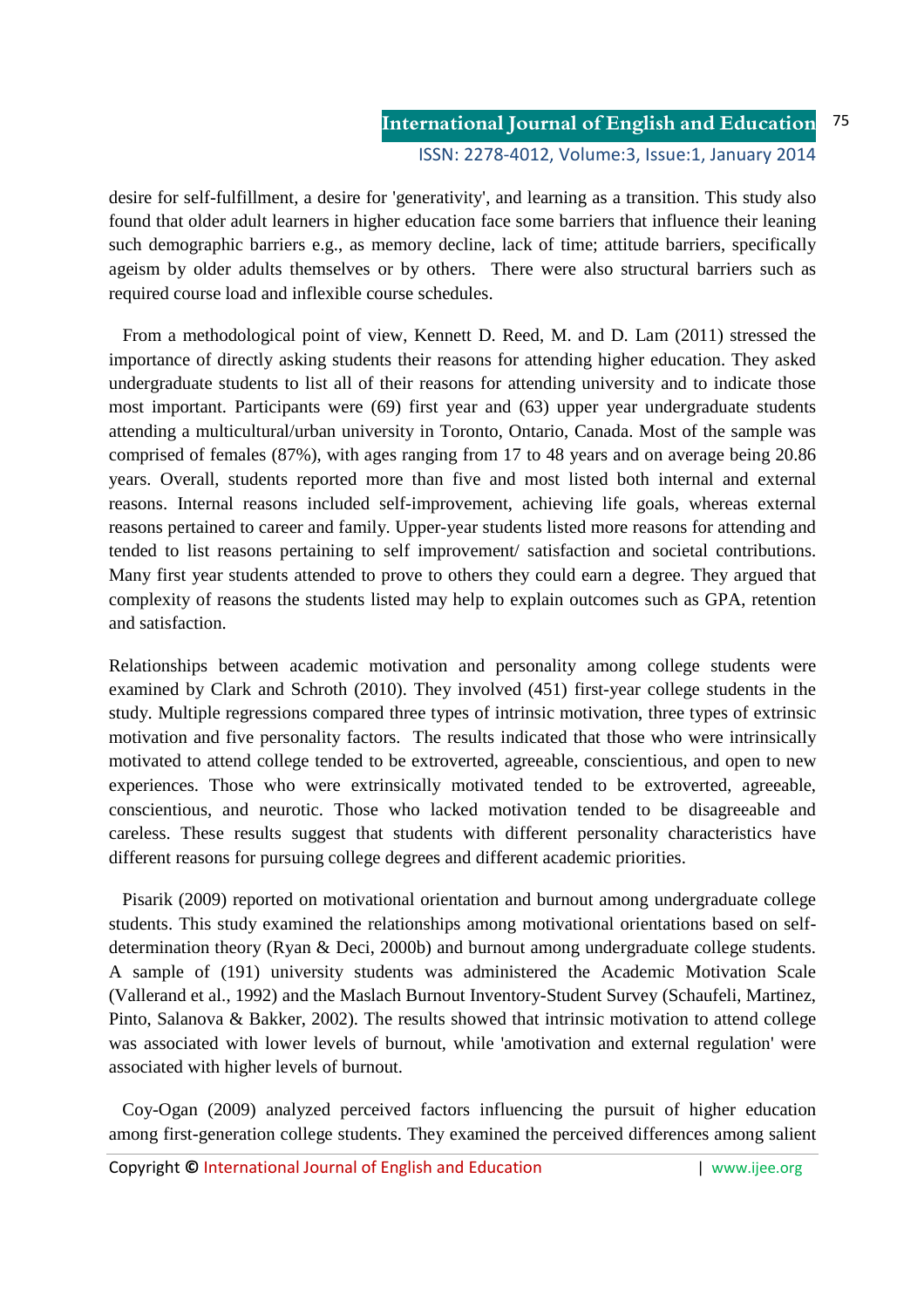factors influencing the pursuit of higher education between first-year, first-generation college students and students from college-educated families. These factors included family influence, secondary school support, peer influence, preparation for college, awareness and access to financial aid, and relative functionalism. T-test was used to analyze data derived from The Factors Influencing the Pursuit of Higher Education (FIPHE) Questionnaire (Harris, 2009). The survey instrument was administered to (348) first-year college students. No significant differences were found between the perceptions of first-year, first-generation students when compared to first-year students from college-educated families except for the factors of family influence and preparation for college. First-year, first-generation college students perceived family influence and preparation for college to be less powerful factors affecting their pursuit of higher education than students from college educated families.

 Aguiar, et al. (2009) studied factors involved in the choice of dentistry as an occupation by Pernambuco dental students in Brazil**.** A total of 1,024 students were surveyed. All participants were enrolled in dentistry courses in the state of Pernambuco in 2008. The results demonstrated that the choice of occupation was made primarily for economic reasons (73.5 percent), followed by vocational reasons (68.3 percent), professional reasons (67.8 percent), and personal reasons (56.6 percent).

 Phinney et al. (2006) (cited in Kennett, Reed and Lam, (2011) discussed the paucity of research on why young people attend university. In a research report, Phinney, Dennis, and Osorio (2006) reported on a study on reasons to attend college among ethnically diverse college students. A survey of (713) ethnically diverse university freshmen (463 Latino, 167 Asian American, 54 African American, 29 European American) assessed reasons for attending college in relation to ethnic identity, family interdependence, and college adjustment. Results revealed three reasons for attending college not reported in previous research. These were: "to help one's family, to prove one's self-worth, and because of encouragement".

 Green and Hill (2003) investigated whether male and female college students reported different reasons for attending college. They revisited the study of Schab (1974) who found that women frequently reported non-academic reasons for attending college. They hypothesized that women today place a greater emphasis on the career preparation aspect of college than they did in 1974, and that women emphasize academic and professional preparation more than men do. Participants rated reasons for attending a university on a 7-point scale. Supporting the hypothesis, results indicated that female participants attend college for professional / academic preparation rather than non-professional reasons (e.g., to make friends). The results also revealed that women place a greater emphasis than do men on the importance of professional/academic reasons for attending college.

 Scarbecz and Ross (2002) researched gender differences in first-year dental students' motivation to attend dental school. During the academic year 2000-01, they conducted a survey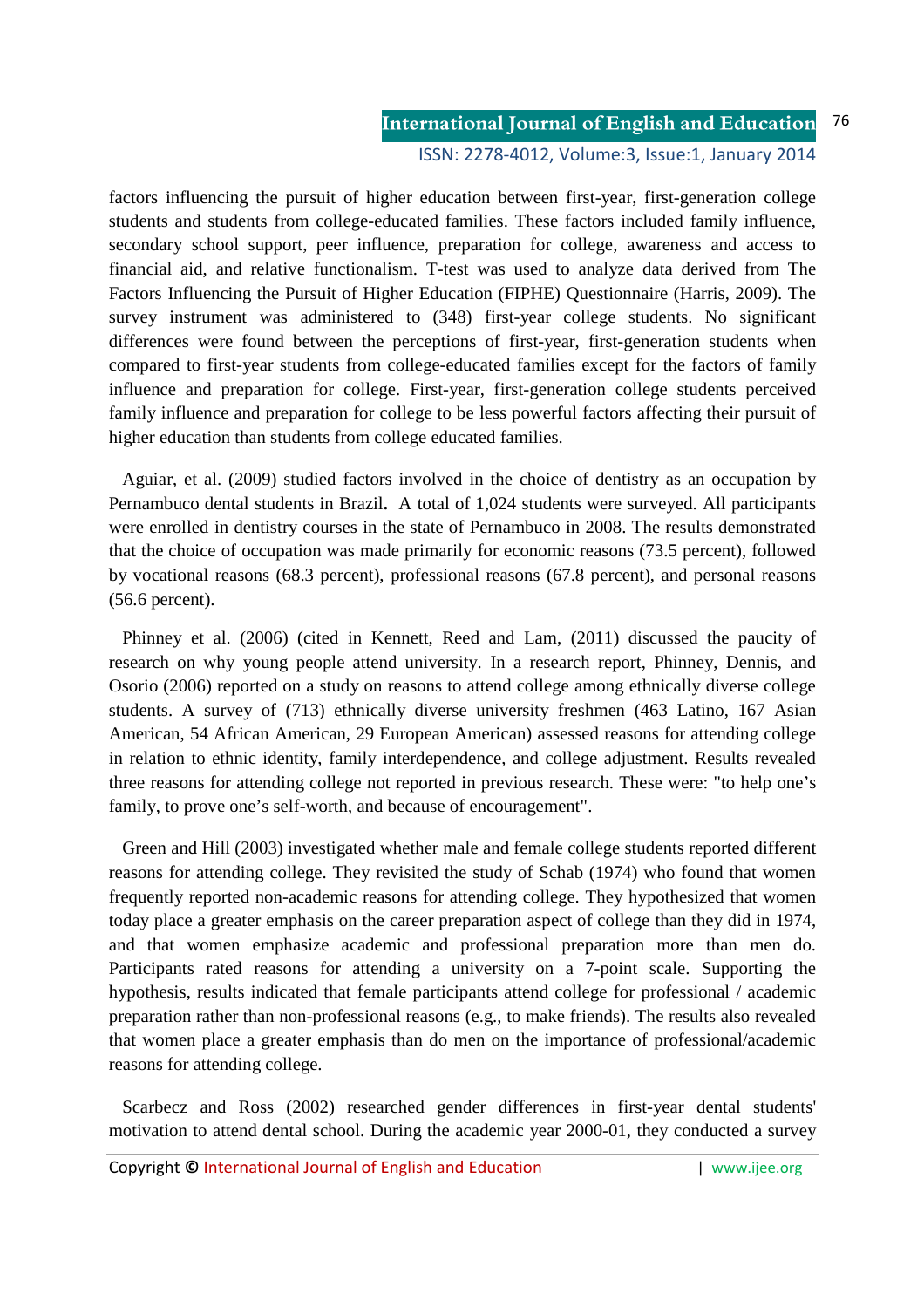of first-year dental students at a sample of publicly funded U.S. dental schools. The data showed that male dental students rate self-employment and business-related motives as more important, while female dental students rate people-oriented motives more highly. Factor analysis revealed four distinct clusters of motives for pursuing a dental career: a financial motive, a businessoriented motive, a people-oriented or caring motive, and a flexibility motive. Women scored significantly higher than men on the caring factor, whereas the reverse was true on the business factor. Male and female students rated financial and flexibility motives equally.

 Hayden (2000) studied factors that influence the college choice process among African American students. One of the factors that may influence success rates is the college selection process. The four arenas explored in the study included academic factors, social factors, personal factors, and financial factors. The target sample included (360) freshmen. Results revealed that students are motivated by their aspirations to become an authority in their field, to own their own business, and to be financially stable when they enter the workforce. The study also showed that the academic reputation of an institution can also be very important. Having reviewed relevant previous research on the subject of this study, it can be clearly seen that very few studies have been conducted in Jordan on the topic of students' perceptions about university education. It is also evident that with reference to the teaching and learning of English language majors, almost nothing has been done.

# **2. Method**

Inspired by previous studies and particularly that of Kennett D. Reed, M. and D. Lam (2011), the data for this study was collected by asking students to directly answer the research question: *Why do you think people want to attend university?* The students were asked to write short essays (maximum of three paragraphs) in answer to the previous question. This was done as part of an in-class activity in the writing courses taught by the researcher and fellow colleagues during the academic year 2012-2013 at three public universities in Jordan selected from the north, center, and south of the country. An equal number of essays were taken from each university; i.e. (105) students/essays from each university. Students were allowed to use dictionaries during the task. The time allowed was a maximum of fifty minutes. The question of the study was explained to the students. Students were told that they will not be evaluated for their ideas or perceptions but only their language quality will be assessed for feedback as this was not considered an exam. The essays were scanned manually by the researcher scanned with the purpose of identifying the sentences or statements or phrases that indicated reasons or perceptions for going to university or college in general. The participants were listed in order after giving them serial codes.

 Color coding was used for different themes in categorizing the perceptions. Key words identifying the concepts were also highlighted. Frequencies and percentages were also calculated for each theme so that the themes can be ranked in terms of importance. Illustrative quotations are taken verbatim. The sample of the study  $(n=105)$  were all first and second year level students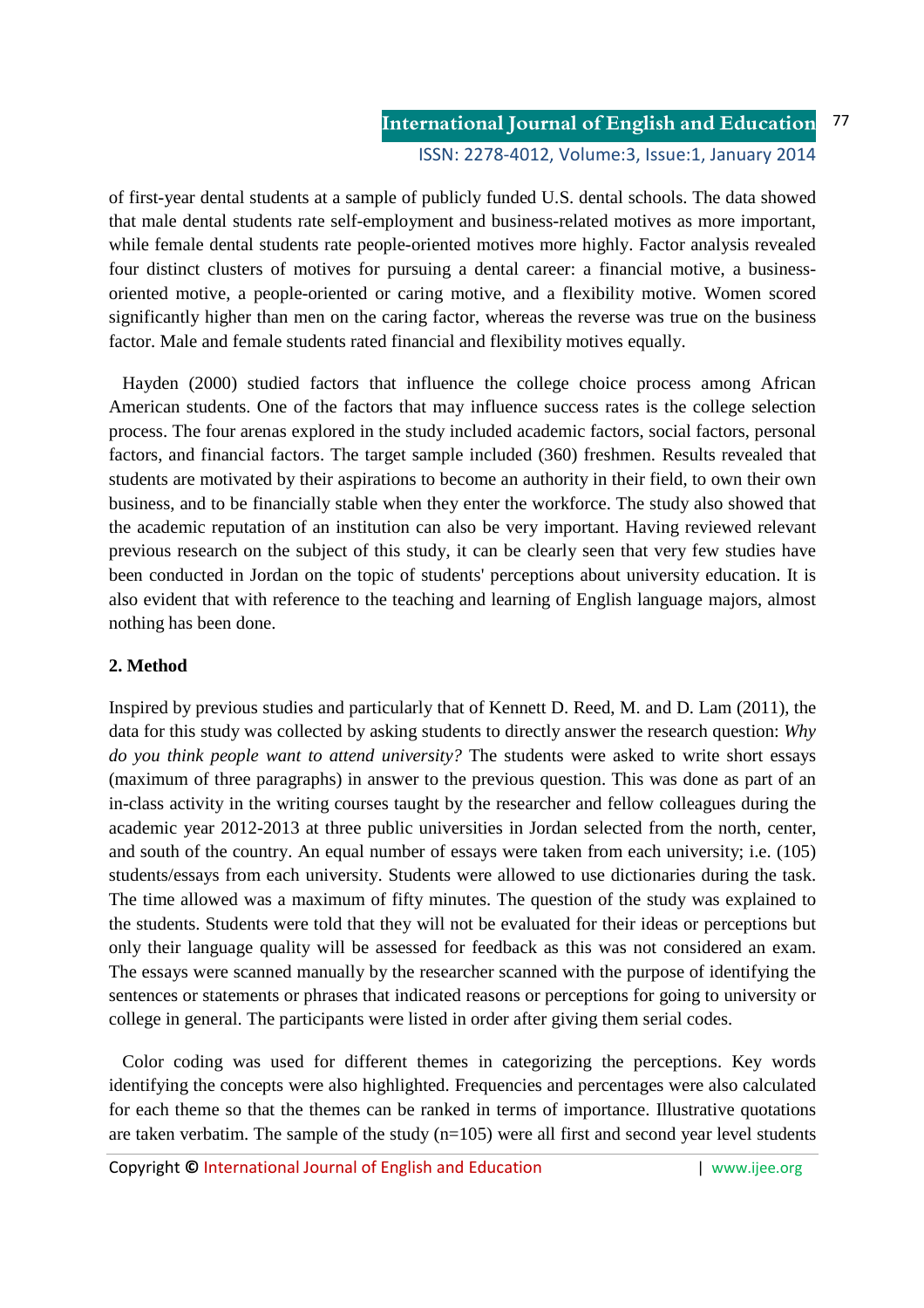#### **International Journal of English and Education** ISSN: 2278-4012, Volume:3, Issue:1, January 2014 78

who were enrolled in undergraduate English programs in three major public universities in Jordan. The perceptions of older students were not taken in this study because the students who were taking the writing course were mainly junior students. The majority of the participants in this study were females (n=85). The EFL programs in public Jordanian universities tend to be composed of mainly women students. The ages of the students range from 19-21 years. All of the students hold Jordanian nationality and the vast majority come from similar socio-economic backgrounds, i.e. middle class families.

 The unit of analysis was chosen to be the number of statements carrying university functions and their frequency in each essay. This is because each student was expected to mention a multiple of reasons or functions of university education. These reasons were written in paragraph format but they were listed after identifying them in sentences as written by students in the order or sequence in the original format. More than one statement were mentioned by each individual student; therefore the total number of sentences / phrases reflecting the function of stating purpose of university education were taken as the corpus, that is, (525) where the average is (5) for each student. Students' statements are quoted verbatim (including language errors) to illustrate specific points.

# **3. Research problem**

Kennett, Reed, and Lam (2011) stressed the importance of directly asking students their reasons for attending higher education*.* Few studies have directly asked undergraduate students their reasons for coming to institutions for higher learning and, instead, have been developed based on theoretical rationale. Relatively little attention has been paid to why students decide to go to college. Reasons for attending college are important because they may influence academic engagement and outcomes. Other than the work by Co<sup> $\text{te}$ </sup> and Levine (1997), there is relatively little research on reasons for attending college or on the factors that predict such reasons. The psychology of Arab and particularly Jordanian EFL learners in terms of their concepts has never been examined by researchers. Although university education in Jordan is now highly on demand, the available literature, and particularly within the Jordanian educational context does not show why EFL undergraduate students seek university education. Much literature talks about problems of language learning among undergraduate students with reference to specific skills or contexts.

# **4. Study question**

This research aims at answering the following question: How do Jordanian EFL students perceive purposes of university education?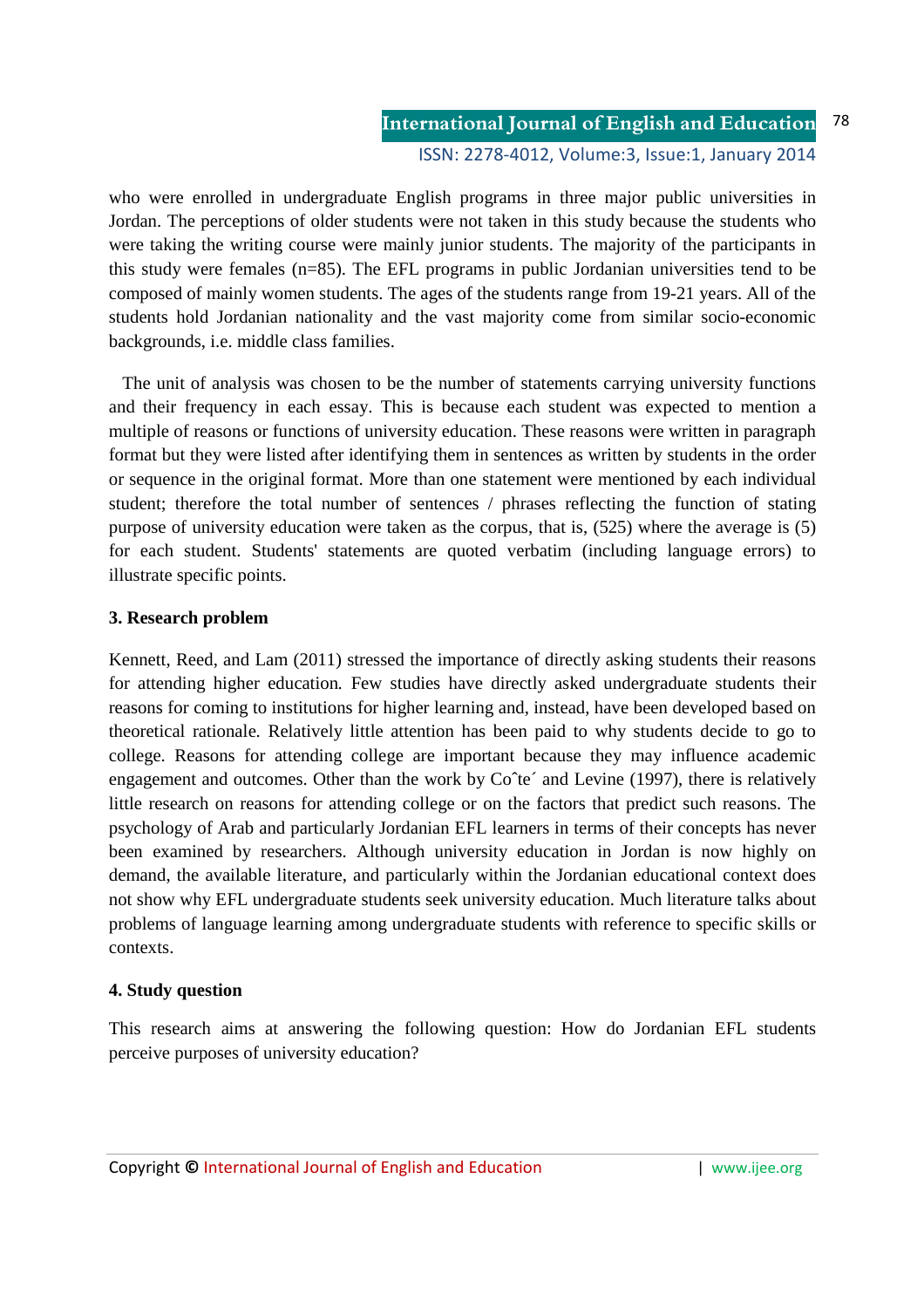# **5. Hypotheses of the study**

The study postulated the following two hypotheses:

- 1. Jordanian EFL students perceive university education in terms of extrinsic instrumental job-related motivation.
- 2. Jordanian EFL students have positive attitudes towards university education in general.

### **6. Results**

All students wrote in length about why they thought people go to universities. They expressed their conceptions through the short essays. Having scanned the essay, it was found that each student has mentioned at least five different reasons for university education. In all, there were (525) statements carrying the function of university education. It was possible to categorize the statements used by the students in their free writing essays on university education into four evident themes: These are shown in the following table:

| percentage | frequency | Theme                   |
|------------|-----------|-------------------------|
|            |           |                         |
|            |           |                         |
|            |           |                         |
|            |           |                         |
|            |           |                         |
| 58.85 %    | 309       | 1. self-education       |
|            |           |                         |
|            |           |                         |
| 18.85 %    | 99        | 2. triviality (default) |
|            |           |                         |
|            |           |                         |
| 12.57 %    | 66        | 3. career-related       |
|            |           |                         |
|            |           |                         |
| 09.71 %    | 51        | 4. socializing          |
|            |           |                         |
|            |           |                         |
| 100 %      | 525       | Total                   |
|            |           |                         |
|            |           |                         |

Table 1: Distribution of statements indicating purposes of university education in ranking order

The key words or phrases indicating each theme or university function are presented in Table 2 below:

Table 2: Themes of university education and key lexical exponents

| Lexical Exponents                                                                                                                                      | Theme |
|--------------------------------------------------------------------------------------------------------------------------------------------------------|-------|
| Information, knowledge, dream, learn, culture, life, 1. self-education<br>satisfaction, self-improve, good, personality, educational,<br>success; free |       |

Copyright **©** International Journal of English and Education | www.ijee.org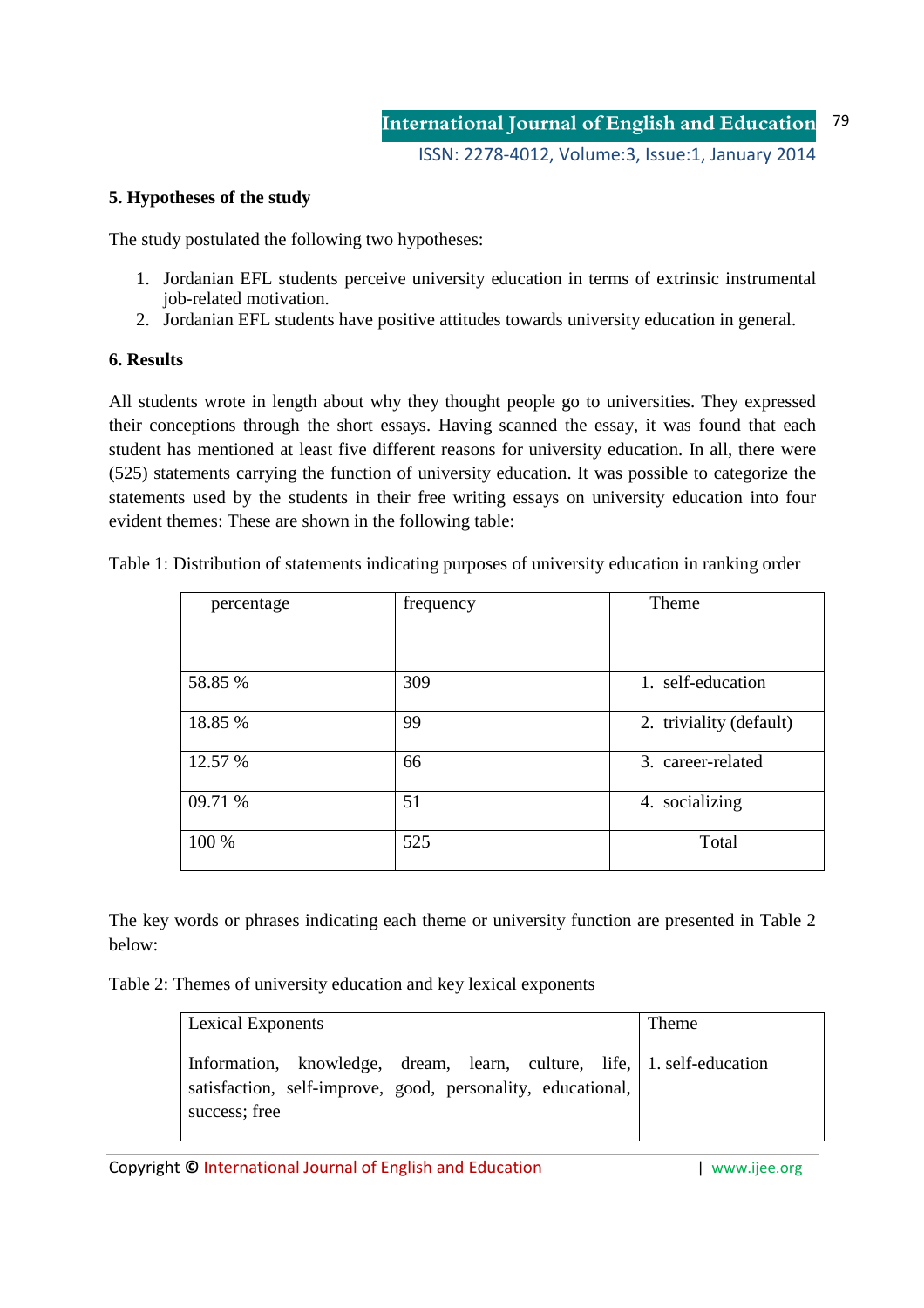ISSN: 2278-4012, Volume:3, Issue:1, January 2014

| just a stage of life; forced; parents' pressure; nothing to do,  <br>pass time; imitate others in family or friends; show off; | 2. triviality (default) |
|--------------------------------------------------------------------------------------------------------------------------------|-------------------------|
| job; work; pay; earn; money; salary; career; living; difficult   3. career-related<br>circumstances; benefits; unemployment;   |                         |
| Socializing; fun; meet people; make friends; waste time;<br>appearances; communicate with others in campus;                    | 4. socializing          |

## **6.1. Results in relation to Theme 1: Self- education**

The majority of the statements given in the essays were perceiving higher education as an educational endeavor. Almost two thirds of the statements (58.85%; n=309) were focusing on educational and learning concepts. The reasons provided in this category were purely academic. This shows a clearly intrinsic motivation shared by the students. Coming to university is seen in terms of self learning and personal venture aimed at personal satisfaction. It is interesting to observe here that the purpose of attending university was seen and expressed in the form of metaphors like the word "dream". Receiving "good" education is viewed as a dream of life among these young Jordanian EFL learners. This reflects a social attitude to higher education in Jordan as many families strive to provide decent levels of education to their sons and daughters in order to face challenging life realities. The university is viewed as a source of self realization for many students. It gives them "*experience and lessons in life*" as one participant wrote. Frequent words used in this category of statements included nouns and verbs indicating knowledge, educations, learning and experience. The students are clearly aware of life challenges and therefore they used concepts realized by phrases such as: *"learning how to deal with people and society; learning how to solve your problems; learning how to be a successful person in the future; education is very important in our life".*

 It can be said here that learning for learning or pure learning was emphasized by the students. The see learning in relation to knowing more and in terms of acquiring life skills such as: "to know about society, people and environment." There is a clear sense of social and environmental awareness among the students. They see university education as a means to understand society and the wide environment outside the campus. The students' essays revealed clear appreciation to the general value of learning and education gained from higher education. Their statements stressed the significance of self-development. This can be clearly seen in phrases like:

• *"love to improve themselves";*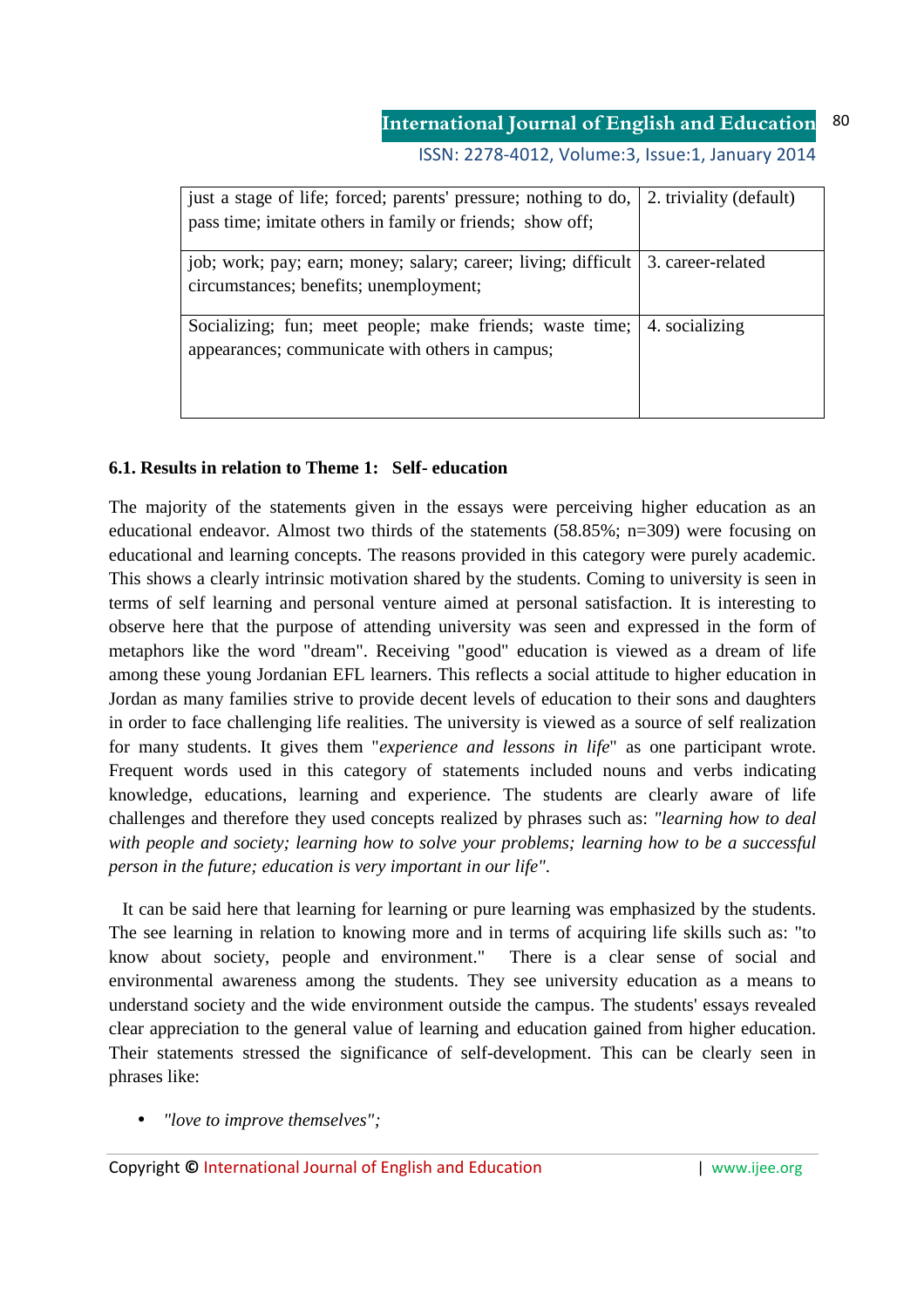ISSN: 2278-4012, Volume:3, Issue:1, January 2014

- *"complete their learning";*
- *"live satisfied";*
- *"change our wrong thoughts";*
- • *"stand out in a crowd";*
- *" build up our personalities";*
- • *"gain knowledge";*
- *"expand their information";*
- *"receive a good education"*

It is also interesting to note that the participants showed awareness of personal life skills that may be gained by university education. Among such skills are: *"Learning how to deal with people and society";* and "*Learning how to solve your problems*". Here, students clearly expect university education to equip them with social skills or interpersonal skills and problem solving skills which are quite necessary for success in any future career. The following quotations provide evidence for this finding:

- • *"We can't talk to well educated people unless we're at a good level of education"*
- *"Learning how to be a successful person in the future"*
- *"Universities are a place to build up our personalities"*
- *"So that they can deal with their problem in a good way"*
- *"Knowledge and education are the first main weapon people hold to prove they are successful in their community."*
- *"To improve their skills"*

 Within this frame of mind, students expressed their perceptions of higher education in terms of personal freedom and self realization. The essays were full of phrases and statements like this:

- *"To get free life"*
- *"They have a good life"*
- *"Love to prove themselves"*
- *"And how to stand out in a crowd"*
- *"In my point of view, the people attend University to learn and make theirself"*
- *"Prepare their life to new style"*
- *"We need education to stand up on our feet"*
- *"Education is very important in our life especially for women"*

 In Jordan, it is a fact of life that every family, even the poorest, wants their sons and daughters to "complete their education". This is widely appreciated as a way for better income and more opportunities for social recognition. Among women students, this could be seen as more important than getting married. However, future research must verify this observation. It is also worth mentioning that the students in this category equated "studying" with "learning". Coming to higher education to study a particular subject is viewed as a way of learning skills for the future. It is common to hear testimonies by Jordanian parents who win financial prizes (lotteries) declaring that they intend to use the money to support the higher education of their children.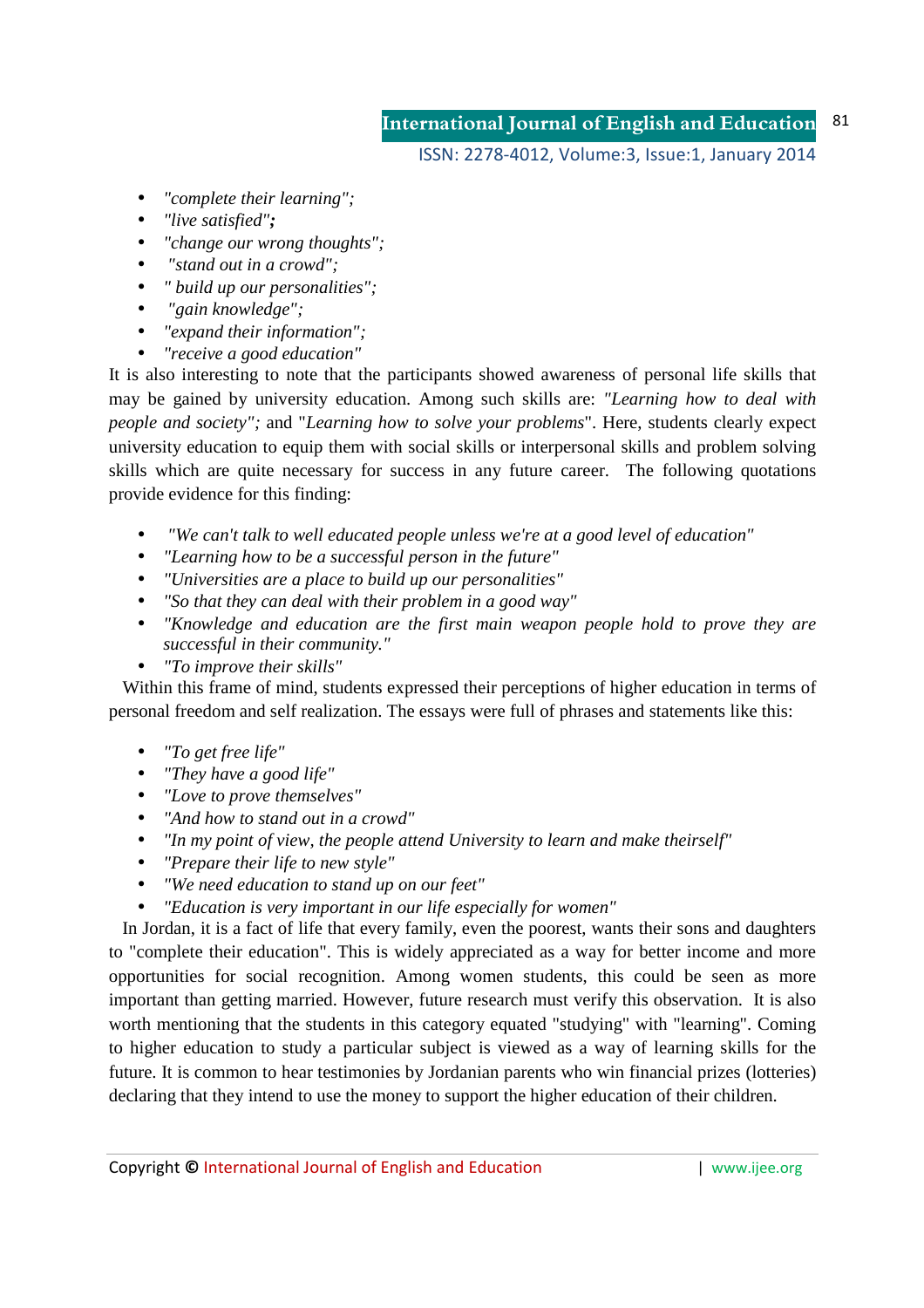ISSN: 2278-4012, Volume:3, Issue:1, January 2014

 Moreover, going to university and getting a degree is a way for many Jordanians to get accepted by others in the society. It is a means to enhance social recognition. Consider the following quotation by this student: *"Some people get into the university just to be accepted as educational people in the soucity."* The modern Jordanian society has been steadily valuing education as a priority. According to one student, *"Jordanian believed that learning is a very important thing".* Another student wrote: *"It's also part of our culture because we are in some part good in learning."* 

Other quotes include statements like this:

- *"To complete your education that you worked hard for 12 years ( you won't stop after that hard work)"*
- *"Education is very important for us"*
- *"It's our right to learn, and transform thoughts, ideas, facts, attitude and a way of good life between people"*
- *"Universities are the highest level of education"*

 It may be interesting here to note the statement expressing education in terms of "right" rather than a "privilege". However, some other students said it was a duty. "Also, going to the university is a duty thing that we should do it". Also interesting to observe students equating university education with the idea of "being good". Becoming a "good" citizen is interestingly widely found in educational missions and policies in curriculum documents. It is the ultimate goal of education. Consider the following statements which clearly show an intrinsic attitude to learning at university level.

:

- "I think the people who they are going at University is good people"
- "To be successful in everything"
- "To be perfect person"
- "And to be cultured in everything"
- "With wisdom and confidence, everything became easier"
- "It is important to go to university and get a high education" Perceptions of University Education
- "People want their sons be the best in the life"
- "It makes its students more intelligent"

#### **6.2. Results in relation to Theme 2: Triviality**

 It is interesting that the second major category of the students statements expressed in their free essays were neither academic nor pragmatic concepts. Just around one fifth of the statements (18.85 %; n=99) were expressing ideas that show no clear purpose. This category involved key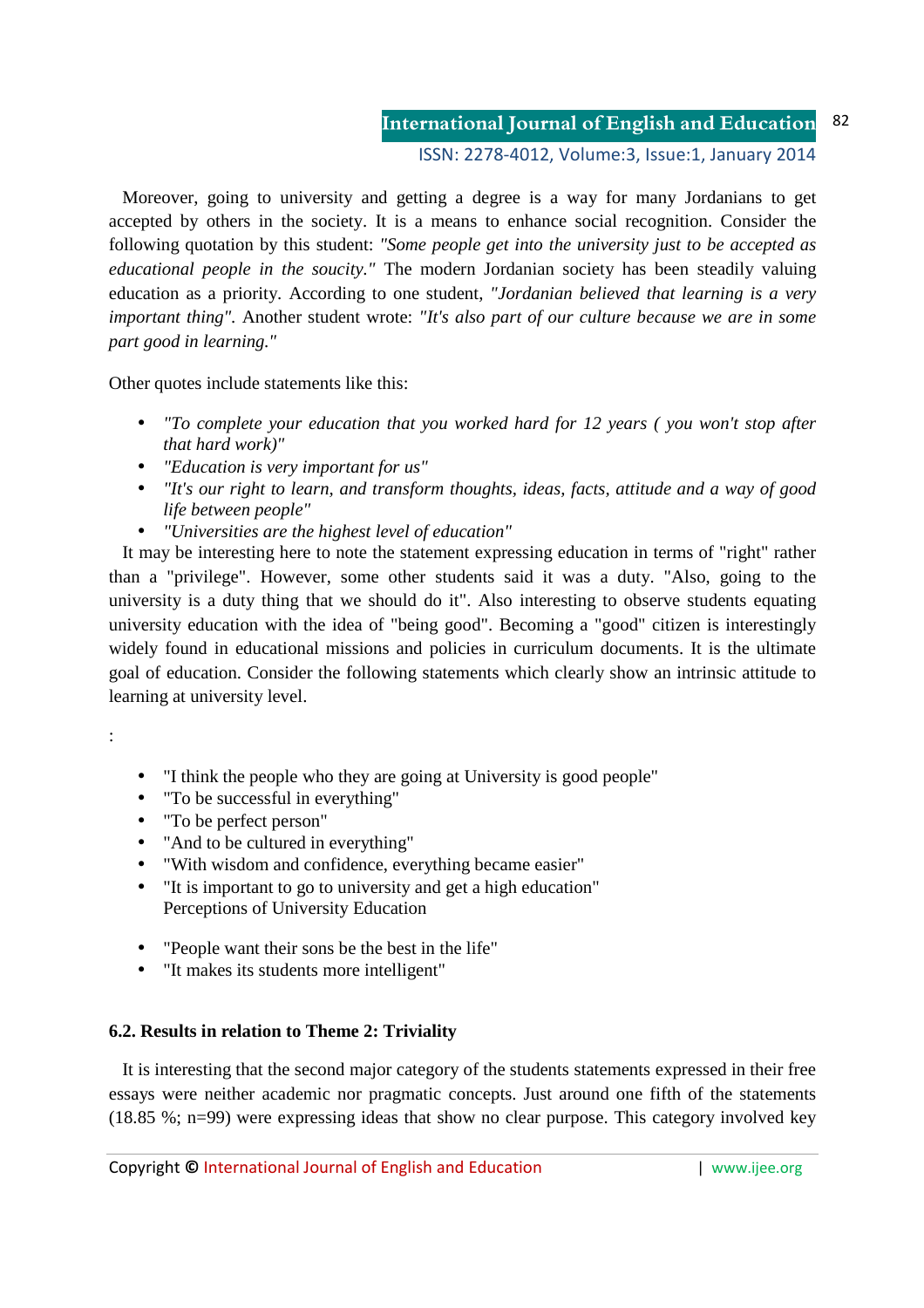ISSN: 2278-4012, Volume:3, Issue:1, January 2014

words such as: *"just a stage of life; forced; parents pressure; nothing to do; unemployment; pass time; imitate others in family or friends"*. It may be worrying too to find such a big portion of the students not really knowing why they are there or what university education can do to them. Statements in this category carried vague semantic loads. The following are illustrating examples:

- *"to specialize in different topics"*
- *"forced to attend university"*
- *"Get a certificate"*
- *"Some people are forced to get into the university"*
- *"After they finish studying at school, they go to university"*
- *"People attend universities once they finished high school"*
- *"So they take them in the university after they passed the tawjihi"*
- *"Just because of the degree"*
- *"They want to be called (A University graduated) not else"*

It can be noticed here that the EFL learners perceive higher education also in terms of other noacademic concepts. Coming to university because "you have to" or because they are "forced to" are certainly not worthwhile goals. Some students see coming to university as defacto, that is, once finishing secondary school, the natural follow-up step is joining college. Therefore, university education becomes in this case as a goal in itself rather than a means to improve life. "Getting the degree" or "to be called a university graduate" is seen as a goal. This shows that many students in campus may just find themselves there not knowing what they are supposed to do. They may see university education as a stage to pass or waste time until something happens to them later on. Perhaps such students did not receive any career guidance before they come to university. One could also hypothesize here that it is these students who are "getting lost" in campus that are causing troubles and violent actions from time to time.

## **6.3. Results in relation to Theme 3**: **Career-related**

 In this category the students reported reasons that reflected purposes of a pragmatic nature indicating factors of extrinsic instrumental motivation. The third category indicating goals of university education were classified as pragmatic. Just above one tenth of the statements were expressing ideas of a pragmatic nature (n=66; 12.57%). Key words showing this function of university education were: job; work; pay; earn; money; salary; career; living; difficult circumstances; benefits. The percentage of expressions showing pragmatic goals is clearly not much. However, we can safely assume that going to university for so called "benefits" is still a major interest among students of EFL in Jordan. This can be added to other intrinsic goals mentioned in Theme One above. In this category of perceptions, higher education is basically seen as a means to an end, i.e. material objectives related largely to money and job values.

 University education is the way to get a degree which will enable may Jordanian graduates to compete for a "good" job both inside and outside the country. It is no secret that the Jordanian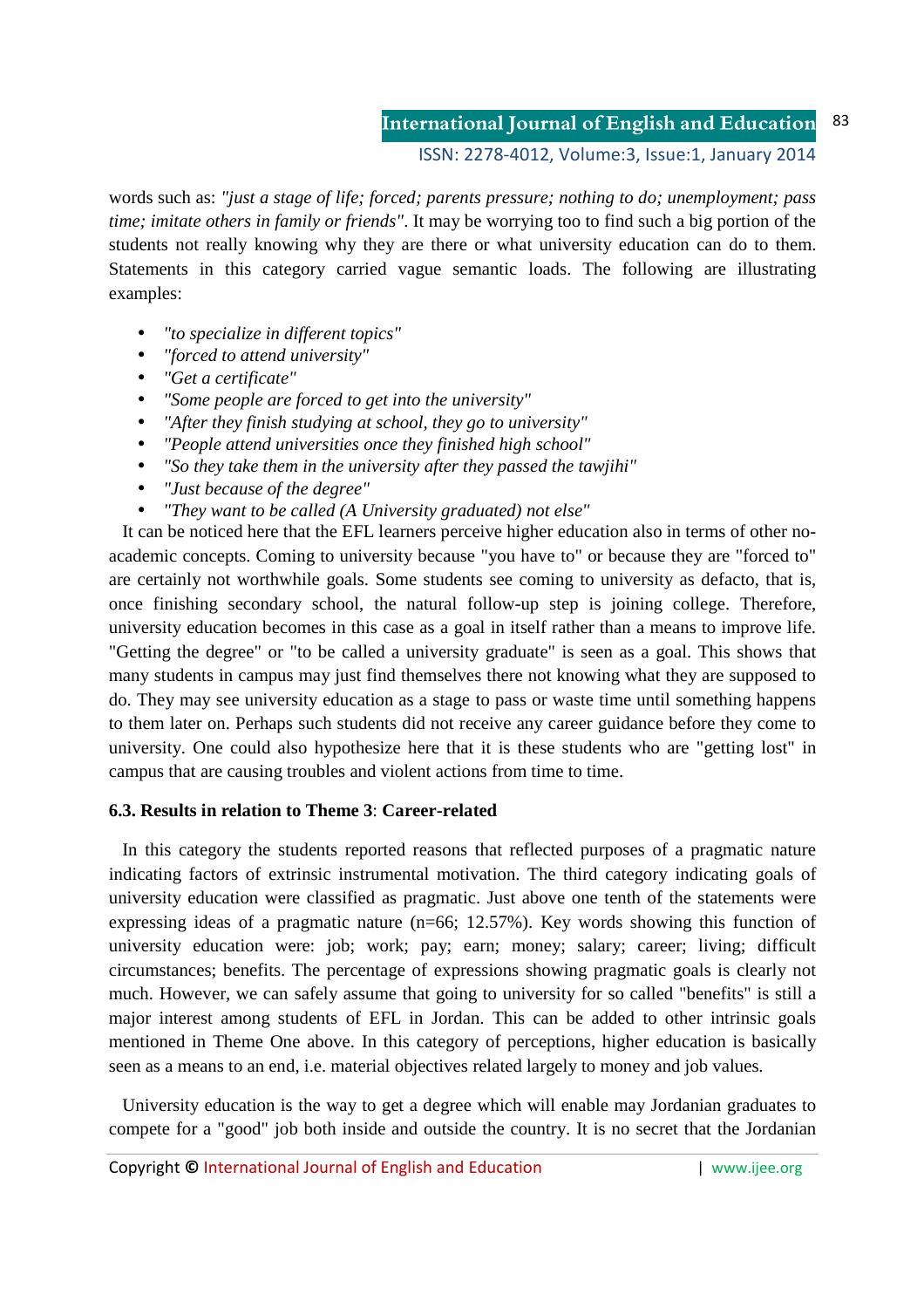ISSN: 2278-4012, Volume:3, Issue:1, January 2014

economy is not at its best nowadays. People feel the pinch of unemployment and poverty loom large. It may be even more difficult for Jordanian women to compete for the shrinking job market. Getting a job and a reasonable salary is naturally a big reason to go to higher education. For women students, it can be more important because equality with men is seen usually in terms of job opportunities for both sexes. The following statements may be listed as illustrative examples of this theme:

- *"To build their future and career by their own success and effort"*
- *"Because they are interested to get a good job which is depends on the quality of their education"*
- *"And get a job for living"*
- *"And earn lots of money"*
- *"We need to face life difficulty in every way possible"*
- *"Education at Universities cause a lot of money, yes"*
- *"Most people bealived that they cant find a good job without sertificat"*
- *"people are living under difficult circumstances*"

## **6.4. Results in relation to Theme: Socializing**

 The last and least significant category in the eyes of EFL students is the university function of socializing. It received only less than a tenth of the total statements (n=51, 09.71%) The key words indicating this goal were: *"fun; meet people; make friends; waste time; appearances; show off, and communicate with others in campus*". In addition to the above mentioned goals, university education is viewed as fun. The campus offers a wide range of activities and facilities that provide the feeling of having fun while studying. For women students, this is important. In a society that is rather reserved and conservative in culture, it can be understood why students find an outlet in campus where liberal and free attitudes are maintained. The best way for women to escape from the kitchen is to be in campus. Many expressions were like his: *"To get free life; have fun; and waste time".* Students can gain value added benefits by staying in campus. It is an ideal method for making new friends and meeting old ones. Reflecting this function of higher education are statements like this:

- *"It helps us learn how to get along with people"*
- *"It is a place to meet new people"*
- *"Make new friends"*
- *"Meeting people"*
- *"And make new relationships"*
- *"Until to discuss with other people"*
- *"For fun"*
- *"They say : our sons will see a lot of people and learn from them"*
- *"And to communicate with other people"*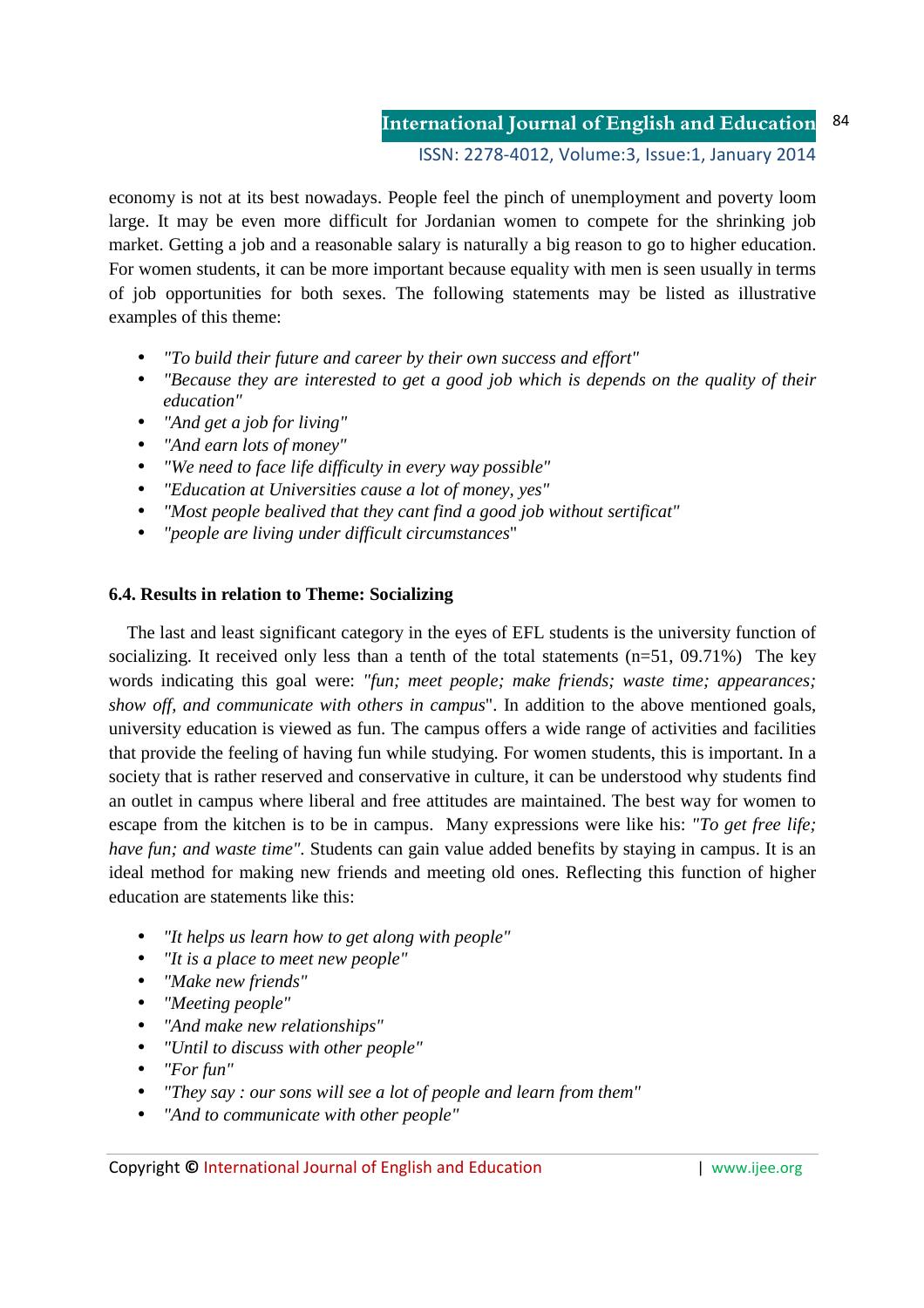• *"To enter this new world"* 

### **7. Discussion**

 The results of this study showed that the vast majority of the statements indicating university goals were positive whether intrinsic, career–related or socializing, or even passing time. Therefore, the second hypothesis of the study, i.e. "Jordanian EFL students have positive attitudes towards university education in general." is confirmed. EFL students at Jordanian public universities do clearly appreciate learning and see it as a central or pivotal player in their life. The findings indicate that it is possible to classify students' interests in university education in terms of four possible categories. These were ranked in order according to the frequency of statements occurring in the students' essays. The top category could be named: self-education. The reasons provided in this category were purely academic. This shows a clearly intrinsic motivation shared by the students. Coming to university is seen in terms of self-learning and personal venture aimed at personal satisfaction. It can be concluded here that the majority of Jordanian EFL students recognize the value of higher education as a personal investment. This shows a high level of awareness of learning as a means of improving one's chances in life. It can be safely said here that most students of EFL involved in this study showed intrinsic motivation for learning at university level. This will guarantee more personal commitment to study and may well indicate better academic achievement.

The second biggest, though not high but still relatively big, category of statements (18.85 %; n=99) indicating interest in university education, was studying for no obvious reasons. This category can be described as "triviality" because no obvious or meaningful reasons were mentioned. It can be said that almost one fifth of statements were on trivial purposes. Coming to university may be a reason for its own sake. There is a clear lack of awareness or commitment to university learning perceived by EFL students. This is a serious finding although it may not be that alarming. It is clear that a bunch of students are seen in campus doing just nothing or spending time waiting for a degree. There is therefore an obvious need for career orientation to avoid the possibility of having many students who are feeling lost.

 Only (12.57%) of the statements were on career related goals. This disproves the first hypothesis of the study: "Jordanian EFL students perceive university education in terms of extrinsic instrumental job-related motivation." This can be explained by referring to the fact that the majority of EFL students in Jordanian universities are females. They possibly view university education first as a source of learning for life skills, but getting a job may come at a later stage or a second priority. Although many women go to universities in Jordan, it seems that only a few find suitable jobs particularly in teaching English. Jordanian women do not easily enter business or companies that require long hours of working or coming home late. The teaching profession is already suffering from unemployment. The least weighted category was found to be socializing in campus. This received less than ten percent of the statements mentioned in the essays. It can be

Copyright **©** International Journal of English and Education | www.ijee.org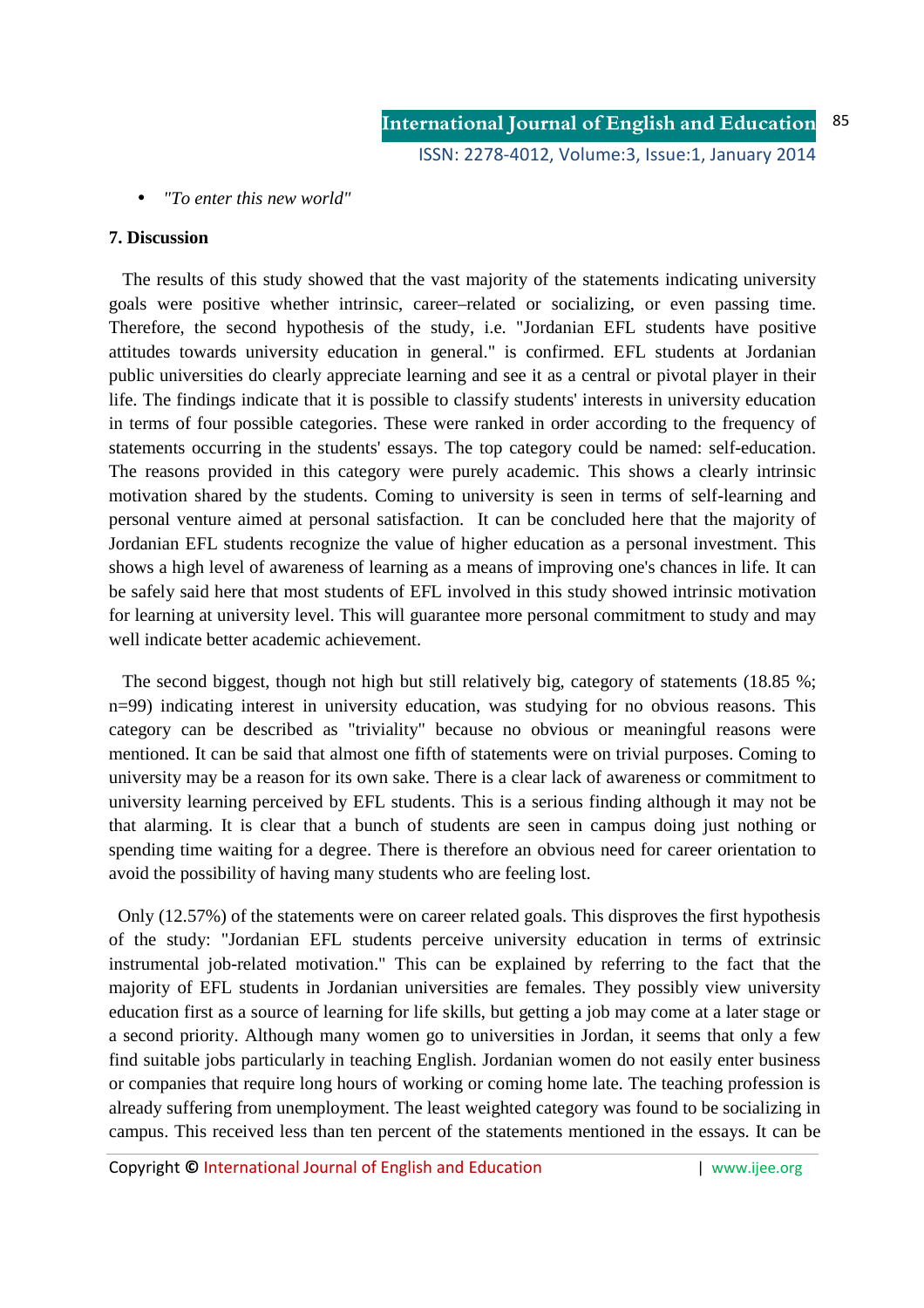concluded here that the university is still seen as a place for meeting people and making friends. However, this is not the major concern for coming to university. Many students want to finish earlier and go home. Many don't like to be late for home. Many women students don't like to take late afternoon or evening courses. This is because of the conservative nature of the Jordanian Arab largely Muslim society.

## **8. Conclusion and recommendations**

 As the results have shown, the majority of responses were in favor of intrinsic motivation. This can be utilized by Departments of English and linguistics in Jordan. The students do want to learn and improve their life opportunities. Therefore, their study plans should be geared towards fulfilling these desires for pure learning. More research is clearly needed to verify the findings of this study. We still need to know how English programs at university level meet students' expectations. Indeed, there is so much that has to be clarified as to the sociology and psychology of Jordanian EFL learners. After all, their life in campus would mean a little if educational content does not meet the learners' own goals.

## **9. Limitations of the study**

 No attempt was made to study the differences between the women and men students because the numbers were not equal. Women students were the majority. Also, no comparisons were made between the students according to their place of study; i.e.; university. The main concern was to see how they all viewed university education.

# **References**

- Aguiar, C., Pessoa, M., Câmara, A., Perrier R., & Poli de Figueiredo, J. (2009). Factors involved in the choice of dentistry as an occupation by Pernambuco dental students in Brazil. *of Dental Education*, 77(3), 331-336.
- Bryant, J. (2012). Understanding the enrollment motivations of college students blog.noellevitz.com//05/...motivations-college-students
- Bui, K. (2002). First-generation college students at a four-year university: Background *Journal of Dental Education*, 73 (12), 1401-1407.
- Banabilh, S. (2013). Career decisions of undergraduate dental students at the University of Science and Technology, Yemen, *Journal*
- characteristics, reasons for pursuing higher education, and first-year experiences, *College Student Journal*, 36 (1), 3-11.
- Clark, M. & Schroth, C. (2010). Examining relationships between academic motivation and personality among college students, *Learning & Individual Differences*, 20 (1),19-24.